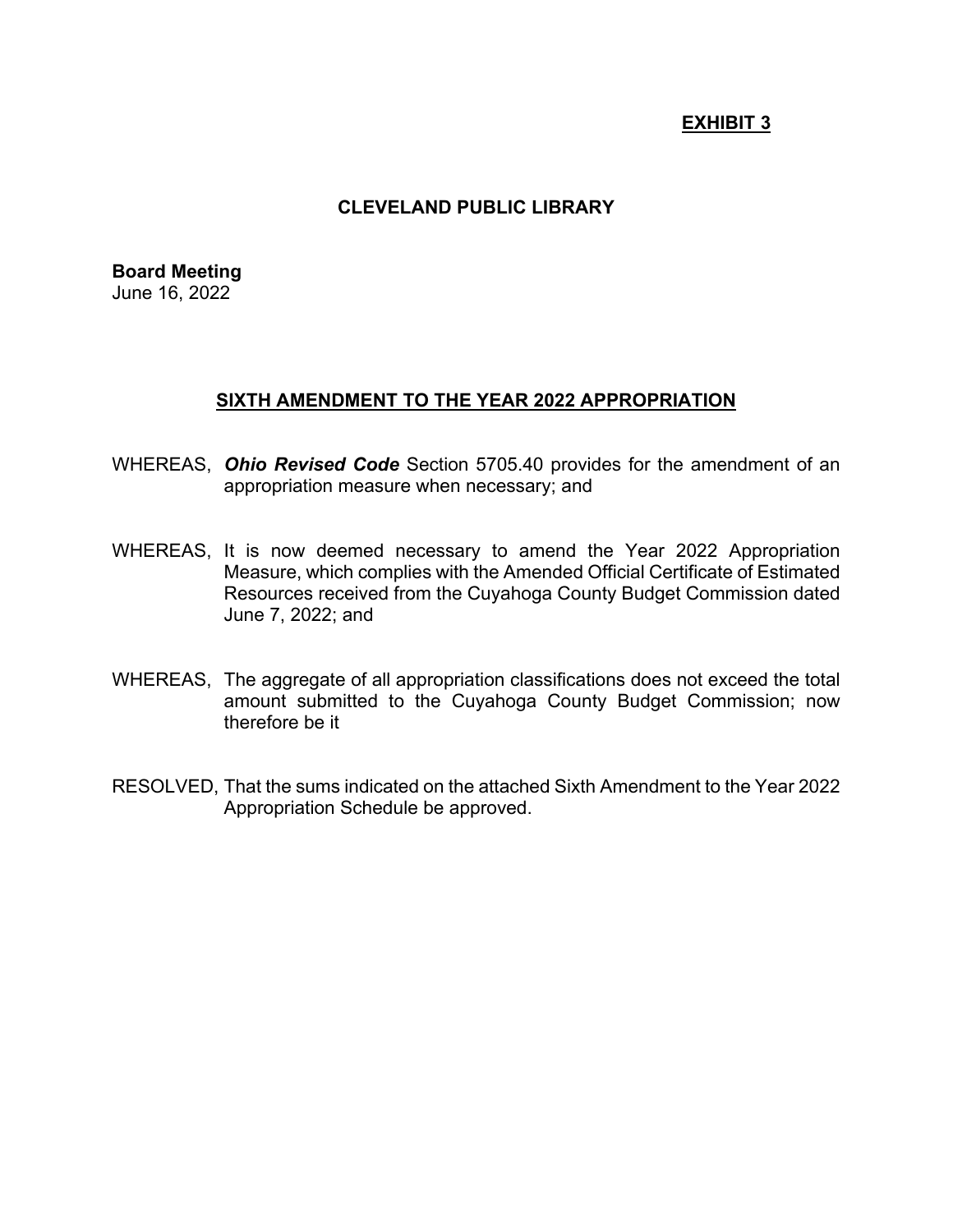#### **Cleveland Public Library** 2022

#### **June 7, 2022**

Cuyahoga County Budget Commission Attention: Bryan Dunn 1219 Ontario Street Cleveland, Ohio 44113

Dear Bryan,

Cleveland Public Library requests a Certificate of Estimated Resources as noted below for the following funds:

| Fund<br>Number      | Fund<br><b>Description</b>      |              | Actual<br>Unencumbered<br><b>Balance as of</b><br>1-Jan-22 |          | "Taxes/PLF"<br>from:                 |              | Requested<br>"Taxes/PLF"<br>to    |              | "Other Sources"<br>from: |              | Requested<br>"Other Sources"<br>to |              | Overall<br>Increase/<br>(Decrease) |
|---------------------|---------------------------------|--------------|------------------------------------------------------------|----------|--------------------------------------|--------------|-----------------------------------|--------------|--------------------------|--------------|------------------------------------|--------------|------------------------------------|
| <b>General Fund</b> |                                 |              |                                                            |          |                                      |              |                                   |              |                          |              |                                    |              |                                    |
| 101                 | General Fund                    | \$           | 28,730,273.19                                              | \$<br>\$ | 37,817,742.00 \$<br>25,288,857.41 \$ |              | 37,817,742.00 \$<br>25,288,857.41 |              | 1,212,904.00             | -\$          | 1,212,904.00                       | \$           |                                    |
|                     | <b>Special Revenue Funds</b>    |              |                                                            |          |                                      |              |                                   |              |                          |              |                                    |              |                                    |
| 201                 | Anderson                        | \$           | 415,694.25                                                 |          |                                      |              |                                   | \$           |                          | \$           |                                    | \$           |                                    |
| 202                 | Endowment for the Blind         | \$           | 3,209,639.54                                               |          |                                      |              |                                   | \$           | 54,309.96                | \$           | 54,309.96                          | \$           |                                    |
| 203                 | Founders                        | \$           | 6,052,729.18                                               |          |                                      |              |                                   | \$           | 208,680.00               | \$           | 265,180.00                         | \$           | 56,500.00                          |
| 204                 | Kaiser                          | \$           | 161,124.43                                                 |          |                                      |              |                                   | \$           |                          | Ś            |                                    | Ś            |                                    |
| 205                 | Kraley                          | \$           | 232,471.04                                                 |          |                                      |              |                                   | \$           |                          | \$           |                                    | Ś            |                                    |
| 206                 | Library                         | \$           | 218,302.96                                                 |          |                                      |              |                                   | \$           | 4,000.00                 | \$           | 4,000.00                           | Ś            |                                    |
| 207                 | Pepke                           | \$           | 191,289.85                                                 |          |                                      |              |                                   | \$           |                          | Ś            |                                    | Ś            |                                    |
| 208                 | Wickwire                        | \$           | 1,961,622.38                                               |          |                                      |              |                                   | \$           |                          | Ś            |                                    | Ś            |                                    |
| 209                 | Wittke                          | \$           | 121,718.27                                                 |          |                                      |              |                                   | Ś            |                          | Ś            |                                    |              |                                    |
| 210                 | Young                           | \$           | 6,196,611.66                                               |          |                                      |              |                                   | \$           | 50,000.00                | \$           | 50,000.00                          | Ŝ            |                                    |
| 226                 | Judd                            | \$           | 283,579.49                                                 |          |                                      |              |                                   | \$           | 257,230.00               | \$           | 257,230.00                         | S            |                                    |
| 228                 | Lockwood Thompson               | \$           | 139,337.18                                                 |          |                                      |              |                                   | \$           | 201,934.00               | \$           | 201,934.00                         | Ś            |                                    |
| 230                 | Schweinfurth                    | \$           | 226,079.52                                                 |          |                                      |              |                                   | \$           | 50,000.00                | \$           | 50,000.00                          | \$           |                                    |
| 231                 | <b>CLEVNET</b>                  | \$           | 1,375,275.24                                               |          |                                      |              |                                   | \$           | 4,992,079.80             | \$           | 4,992,079.80                       | \$           |                                    |
| 251                 | OLBPD                           | \$           | 360,858.45                                                 |          |                                      |              |                                   | \$           | 1,508,194.00             | \$           | 1,508,194.00                       | Ś            |                                    |
| 254                 | MyCom                           | \$           | (29,689.69)                                                |          |                                      |              |                                   | \$           | 177,651.50               | \$           | 177,651.50                         | \$           |                                    |
| 257                 | <b>Tech Centers</b>             | \$           | 105,964.29                                                 |          |                                      |              |                                   | \$           | 105,500.00               | \$           | 166,000.00                         | \$           | 60,500.00                          |
| 258                 | Early Literacy                  | \$           |                                                            |          |                                      |              |                                   | \$           |                          | Ś            | 35,000.00                          | \$           | 35,000.00                          |
| 259                 | Rice Solar Panel System         | \$           | 481.83                                                     |          |                                      |              |                                   | \$           |                          | Ś            |                                    | \$           |                                    |
| 260                 | Coronavirus Relief Fund         | \$           | (58, 686.60)                                               |          |                                      |              |                                   | \$           | 128,379.60               | \$           | 128,379.60                         | \$           |                                    |
|                     |                                 | $\mathsf{s}$ | 21, 164, 403. 27                                           | s        |                                      | $\mathbf{s}$ |                                   | $\mathsf{s}$ | 7,737,958.86             | S.           | 7,889,958.86                       | S.           | 152,000.00                         |
| <b>Debt Service</b> |                                 |              |                                                            |          |                                      |              |                                   |              |                          |              |                                    |              |                                    |
| 301                 | Debt Service                    | \$           | 333.42                                                     | \$       | $\overline{\phantom{a}}$             | \$           | $\overline{\phantom{a}}$          | \$           | 3,294,215.15             | \$           | 3,294,215.15                       | -\$          |                                    |
|                     | <b>Capital Projects Funds</b>   |              |                                                            |          |                                      |              |                                   |              |                          |              |                                    |              |                                    |
| 401                 | <b>Building and Repair</b>      | \$           | 19,374,232.08                                              |          |                                      |              |                                   | \$           | 9,200,000.00             | \$           | 9,200,000.00                       | \$           |                                    |
| 402                 | Construction - Tax-Exempt       | \$           | 19,900,383.55                                              |          |                                      |              |                                   | \$           |                          | \$           |                                    | \$           |                                    |
| 401                 | Construction - Taxable          | \$           | 9,224,910.85                                               |          |                                      |              |                                   | \$           | L,                       | \$           |                                    | \$           |                                    |
|                     | <b>Permanent Funds</b>          |              |                                                            |          |                                      |              |                                   |              |                          |              |                                    |              |                                    |
| 501                 | Abel                            | \$           | 318,605.99                                                 |          |                                      |              |                                   | \$           |                          | \$           |                                    | \$           |                                    |
| 502                 | Ambler                          | \$           | 3,152.47                                                   |          |                                      |              |                                   | \$           |                          | \$           |                                    | \$           |                                    |
| 503                 | Beard                           | \$           | 56,746.65                                                  |          |                                      |              |                                   | \$           |                          | Ś            |                                    | Ś            |                                    |
| 504                 | Klein                           | \$           | 7,425.16                                                   |          |                                      |              |                                   | \$           |                          | Ś            |                                    | \$           |                                    |
| 505                 | Malon/Schroeder                 | \$           | 270,557.28                                                 |          |                                      |              |                                   | \$           |                          | \$           |                                    | \$           |                                    |
| 506                 | McDonald                        | \$           | 253,524.08                                                 |          |                                      |              |                                   | Ś            |                          | Ś            |                                    | Ś            |                                    |
| 507                 | Ratner                          | \$           | 130,033.51                                                 |          |                                      |              |                                   | Ś            |                          | Ś            |                                    | Ś            |                                    |
| 508                 | Root                            | \$           | 52,134.00                                                  |          |                                      |              |                                   | \$           |                          | \$           |                                    | \$           |                                    |
| 509                 | Sugarman                        | \$           | 106,010.28                                                 |          |                                      |              |                                   | Ś            |                          | Ś            |                                    | Ś            |                                    |
| 510                 | Thompson                        | \$           | 140,936.80                                                 |          |                                      |              |                                   | Ś            |                          | Ś            |                                    | Ś            |                                    |
| 511                 | Weidenthal                      | \$           | 9,310.96                                                   |          |                                      |              |                                   | \$           |                          | Ś            |                                    | Ś            |                                    |
| 512                 | White                           | \$           | 2,563,090.57                                               |          |                                      |              |                                   | Ś            |                          | Ś            |                                    | Ś            |                                    |
| 513                 | <b>Beard Anna Young</b>         | \$           | 46,901.20                                                  |          |                                      |              |                                   | \$           |                          | \$           |                                    | \$           |                                    |
| 514                 | Paulson                         | \$           | 6,998.30                                                   |          |                                      |              |                                   | \$           |                          | \$           |                                    | \$           |                                    |
|                     |                                 | $\mathbf{s}$ | 3,965,427.25                                               |          |                                      |              |                                   | $\mathbf{s}$ |                          | $\mathbf{s}$ |                                    | $\mathbf{s}$ |                                    |
| <b>Agency Funds</b> |                                 |              |                                                            |          |                                      |              |                                   |              |                          |              |                                    |              |                                    |
| 901                 | <b>Unclaimed Funds</b>          | \$           | 9,155.10                                                   |          |                                      |              |                                   | \$           |                          | \$           |                                    | \$           |                                    |
| 905                 | <b>CLEVNET Fines &amp; Fees</b> | Ś            | 5,191.16                                                   |          |                                      |              |                                   | Ś            |                          | Ś            |                                    | Ś            |                                    |

#### The reason for the increase/decrease in Estimated Resources:

An increase in Other Sources-Special Revenue by \$152,000 related to: **Founders fund** - \$50,000 from WRHS grant passed through the CPL Foundation for African American History Survey and \$6,500 for YSA Anonymous Donation; **Tech Centers fund** - \$500 for Facebook EFTW and \$60,000 for 2022-2023 Clubhouse-to-Career Pathways; and **Early Literacy fund** - \$35,000 from Bruening Foundation passed through from the CPL Foundation for the "0-3: Read to Me" early literacy program.

Thank You, **Carrie Krenicky**

Treasurer/CFO Cleveland Public Library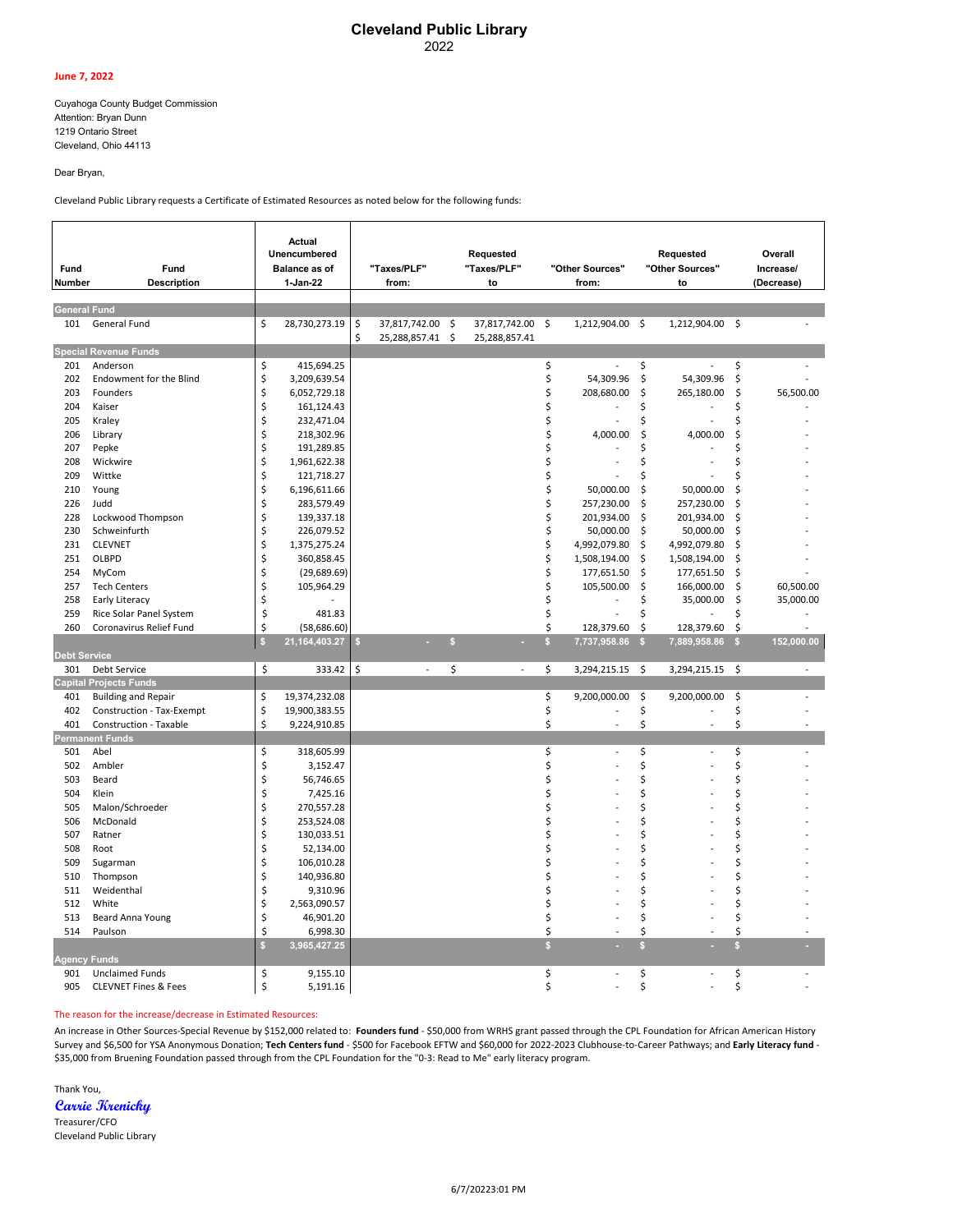### Form Prescribed by the Bureau of Inspection and Supervision of Public Offices. **County Auditor's Form No. 139**

**June 7, 2022** 

AMENDED OFFICIAL CERTIFICATE OF ESTIMATED RESOURCES Based on 91.54% current collection of current levy for previous tax year. Revised Code 5705.36 (Library) Office of the Budget Commission, Cuyahoga County, Ohio.

Cleveland, Ohio

To the Board of Library Trustees of the:

**Cleveland Library** 

The following is the amended official certificate of estimated resources for the fiscal year beginning January 1st, 2022, as revised by the Budget Commission of said County, which shall govern the total of approprations made at any time during such fiscal year:

| <b>Fund</b>             | <b>Unencumbered Balace</b> | <b>General Property</b><br>Tax | P.L.F.          | <b>Other Sources</b> | <b>Total</b>     |
|-------------------------|----------------------------|--------------------------------|-----------------|----------------------|------------------|
| <b>General Fund</b>     | \$28,730,273.19            | \$37,817,742.00                | \$25,288,857.41 | \$1,212,904.00       | \$93,049,776.60  |
| <b>Special Revenue</b>  | \$21,164,403.27            |                                |                 | \$7,889,958.86       | \$29,054,362.13  |
| <b>Debt Service</b>     | \$333.42                   |                                |                 | \$3,294,215.15       | \$3,294,548.57   |
| <b>Capital</b>          | \$48,499,526.48            |                                |                 | \$9,200,000.00       | \$57,699,526.48  |
| Permanent               | \$3,965,427.25             |                                |                 | <b>\$0.00</b>        | \$3,965,427.25   |
| <b>Agency</b>           | \$14,346.26                |                                |                 | \$0.00               | \$14,346.26      |
| <b>Totals/Subtotals</b> | \$102,374,309.87           | \$37,817,742.00                | \$25,288,857.41 | \$21,597,078.01      | \$187,077,987.29 |

KS Hopler **Budget Commission**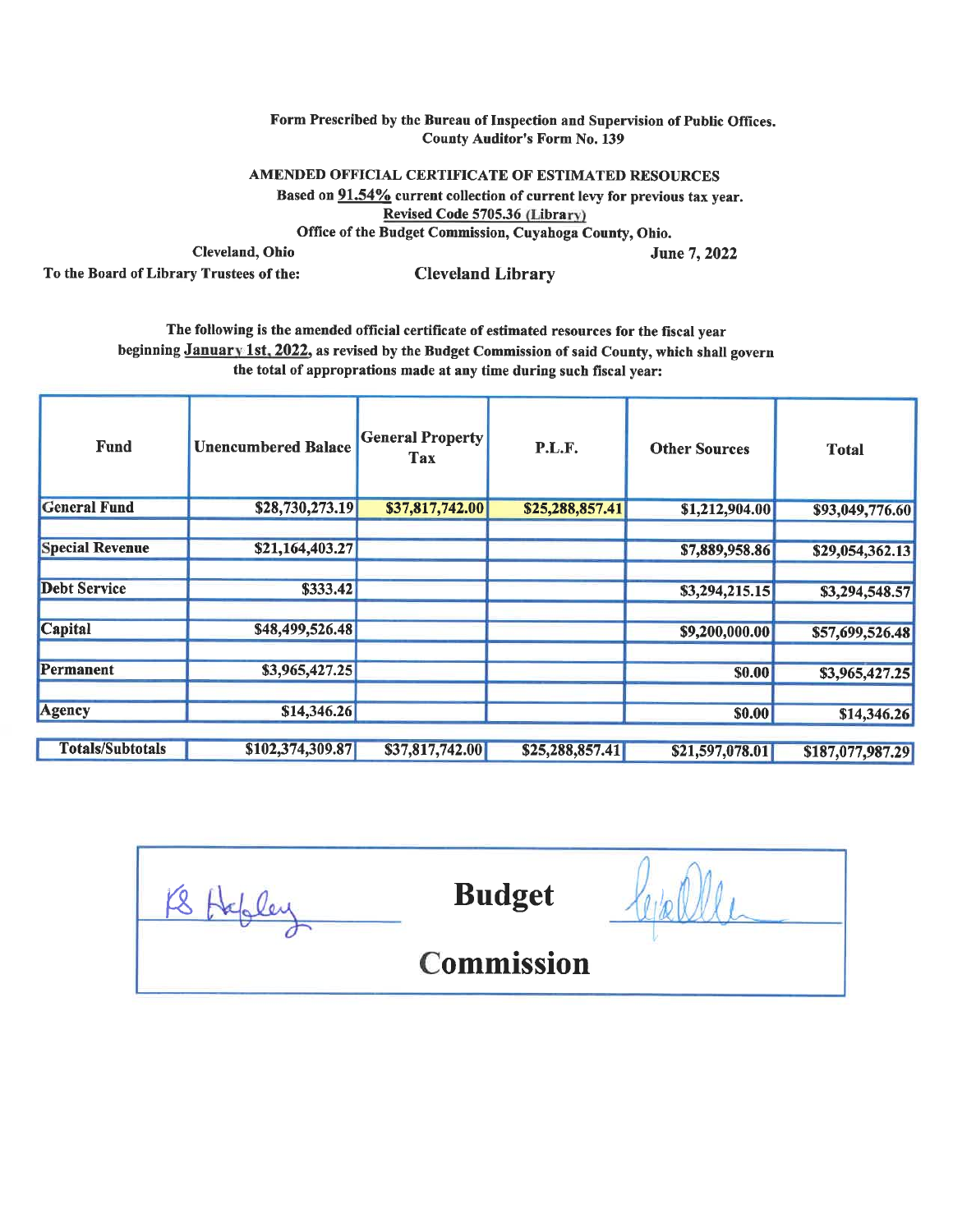### **GENERAL FUND**

|                                   | <b>Prior Certificate</b> | Increase/       | Amended              |
|-----------------------------------|--------------------------|-----------------|----------------------|
| <b>ICERTIFIED REVENUE</b>         | (1)                      | <b>Decrease</b> | Certificate (2)      |
|                                   |                          |                 |                      |
| Cash January 1                    | 28,730,273.19            |                 | 28,730,273.19        |
| <b>Taxes - General Property</b>   | 35,317,742.00            |                 | 35,317,742.00        |
| Public Library Fund (PLF)         | 25,288,857.41            |                 | 25,288,857.41        |
| State Rollbacks/Homestead         | 2,500,000.00             |                 | 2,500,000.00         |
| <b>Fines and Fees</b>             | 119,635.00               |                 | 119,635.00           |
| Earned Interest                   | 354,077.00               |                 | 354,077.00           |
| <b>Restricted Gifts</b>           |                          |                 |                      |
| <b>Unrestricted Gifts</b>         |                          |                 |                      |
| Miscellaneous                     | 814,192.00               |                 | 814,192.00           |
| Return of Advances/(Advances Out) | (75,000.00)              |                 | (75,000.00)          |
| <b>TOTAL RESOURCES</b>            | 93,049,776.60            |                 | 93,049,776.60<br>(3) |

|                            | <b>Original</b> | Increase/       | Amended       |
|----------------------------|-----------------|-----------------|---------------|
| <b>APPROPRIATION</b>       | Appropriation   | <b>Decrease</b> | Appropriation |
|                            |                 |                 |               |
| Salaries/Benefits          | 39,278,827.00   | (75,000.00)     | 39,203,827.00 |
| <b>Supplies</b>            | 846,855.00      |                 | 846,855.00    |
| Purchased/Contracted       |                 |                 |               |
| Services                   | 10,433,478.60   |                 | 10,433,478.60 |
| Library Materials/         |                 |                 |               |
| Information                | 7,107,467.00    |                 | 7,107,467.00  |
| Capital Outlay             | 783,767.00      |                 | 783,767.00    |
| Other Objects              | 174,720.22      | 75,000.00       | 249,720.22    |
|                            |                 |                 |               |
| <b>SUBTOTAL OPERATING</b>  | 58,625,114.82   |                 | 58,625,114.82 |
|                            |                 |                 |               |
| <b>Transfers</b>           | 7,294,215.15    |                 | 7,294,215.15  |
|                            |                 |                 |               |
| <b>TOTAL APPROPRIATION</b> | 65,919,329.97   |                 | 65,919,329.97 |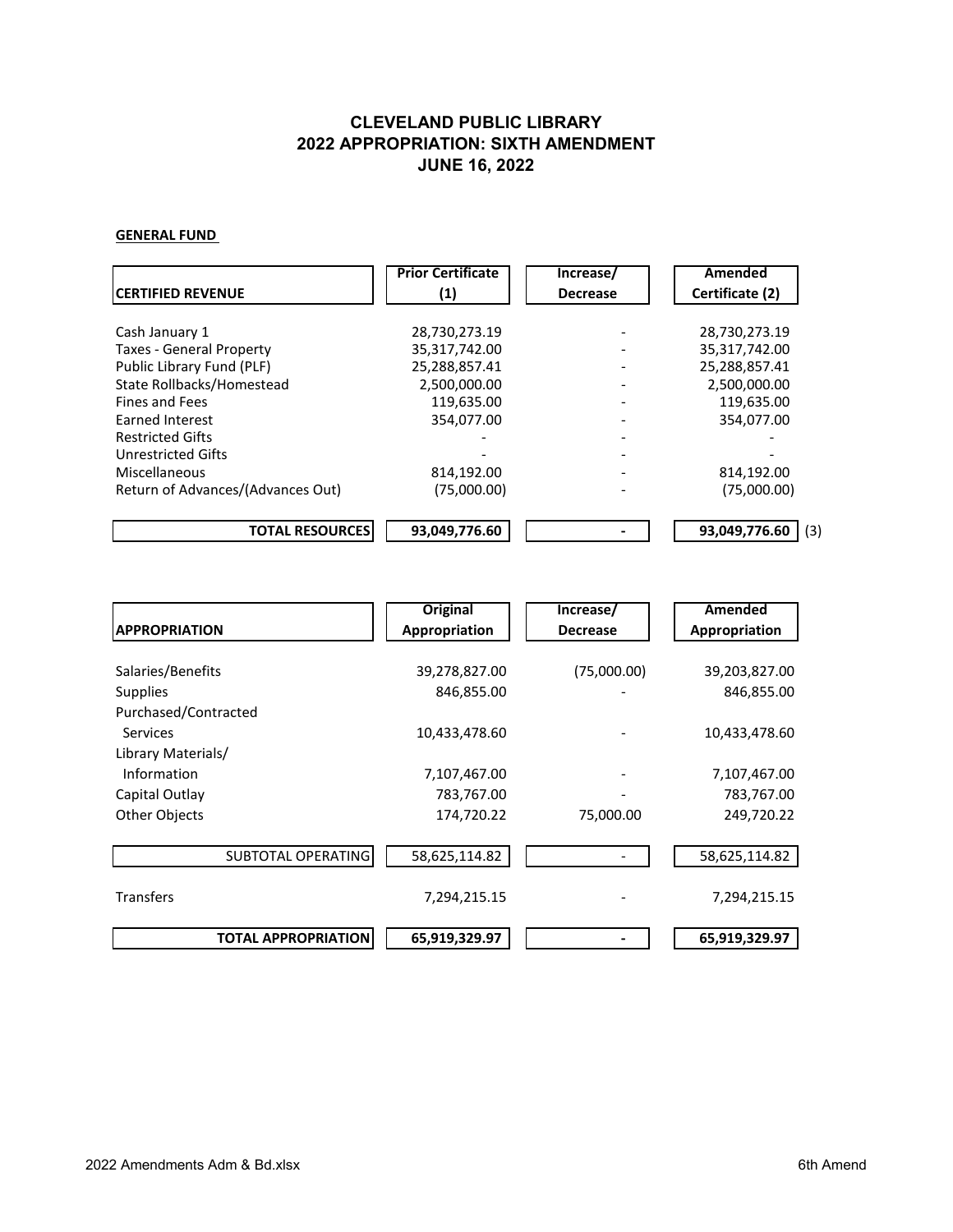### **SPECIAL REVENUE FUNDS**

| <b>CERTIFIED REVENUE</b>       | <b>Prior Certificate</b><br>(1) | Increase/<br><b>Decrease</b> | Amended<br>Certificate (2) |
|--------------------------------|---------------------------------|------------------------------|----------------------------|
|                                | 28,902,362.13                   | 152,000.00                   | 29,054,362.13<br>(4)       |
|                                | <b>Original</b>                 | Increase/                    | Amended                    |
| <b>APPROPRIATION</b>           | Appropriation                   | <b>Decrease</b>              | Appropriation              |
|                                |                                 |                              |                            |
| Anderson                       | 5,000.00                        |                              | 5,000.00                   |
| <b>Endowment for the Blind</b> |                                 |                              |                            |
| <b>Founders</b>                | 1,480,640.85                    | 56,500.00                    | 1,537,140.85               |
| Kaiser                         |                                 |                              |                            |
| Kraley                         | 30,000.00                       |                              | 30,000.00                  |
| Library                        | 20,000.00                       |                              | 20,000.00                  |
| Pepke                          |                                 |                              |                            |
| Wickwire                       |                                 |                              |                            |
| Wittke                         |                                 |                              |                            |
| Young                          |                                 |                              |                            |
| Judd                           | 540,809.49                      |                              | 540,809.49                 |
| Lockwood Thompson              | 341,271.18                      |                              | 341,271.18                 |
| Schweinfurth                   | 50,000.00                       |                              | 50,000.00                  |
| <b>CLEVNET</b>                 | 6,367,355.04                    |                              | 6,367,355.04               |
| LSTA-OLBPD                     | 1,869,052.45                    |                              | 1,869,052.45               |
| MyCom                          | 72,961.81                       |                              | 72,961.81                  |
| <b>Tech Centers</b>            | 211,464.29                      | 60,500.00                    | 271,964.29                 |
| Early Literacy                 |                                 | 35,000.00                    | 35,000.00                  |
| Rice Solar Panel System        |                                 |                              |                            |
| Coronavirus Relief Fund        | 69,693.00                       |                              | 69,693.00                  |
| <b>TOTAL APPROPRIATION</b>     | 11,058,248.11                   | 152,000.00                   | 11,210,248.11              |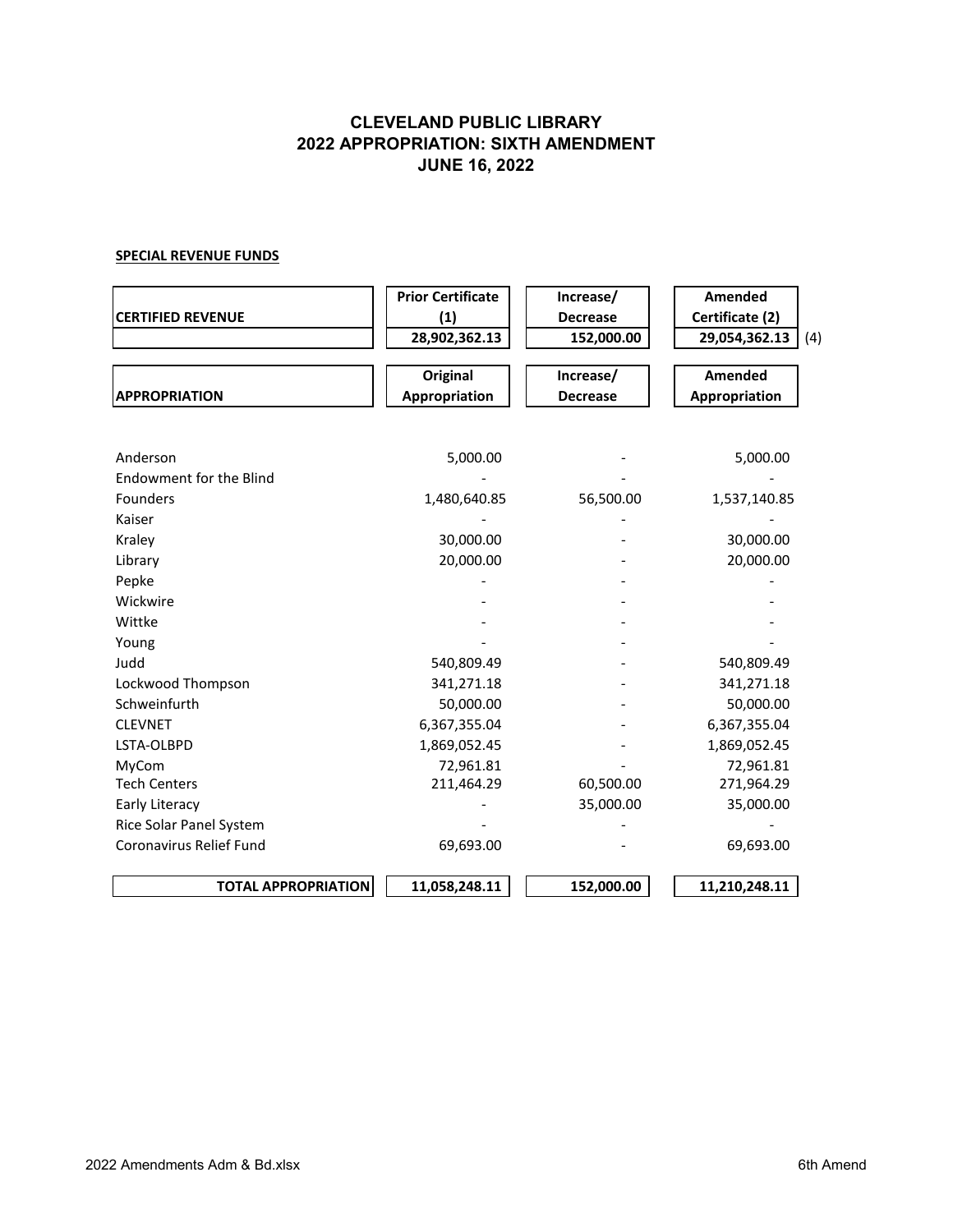### **DEBT SERVICE FUND**

| <b>Prior Certificate</b> | Increase/                                         | Amended              |
|--------------------------|---------------------------------------------------|----------------------|
| (1)                      | <b>Decrease</b>                                   | Certificate (2)      |
| 3,294,548.57             |                                                   | 3,294,548.57         |
|                          |                                                   |                      |
|                          |                                                   | Amended              |
|                          | <b>Decrease</b>                                   | Appropriation        |
| 3,294,505.60             |                                                   | 3,294,505.60         |
|                          |                                                   |                      |
| <b>Prior Certificate</b> | Increase/                                         | Amended              |
| (1)                      | <b>Decrease</b>                                   | Certificate (2)      |
|                          |                                                   | 57,699,526.48<br>(5) |
|                          |                                                   |                      |
| <b>Original</b>          | Increase/                                         | Amended              |
| Appropriation            | <b>Decrease</b>                                   | Appropriation        |
| 12,803,814.92            |                                                   | 12,803,814.92        |
| 19,948,049.61            |                                                   | 19,948,049.61        |
| 902,703.96               |                                                   | 902,703.96           |
| 33,654,568.49            |                                                   | 33,654,568.49        |
|                          | <b>Original</b><br>Appropriation<br>57,699,526.48 | Increase/            |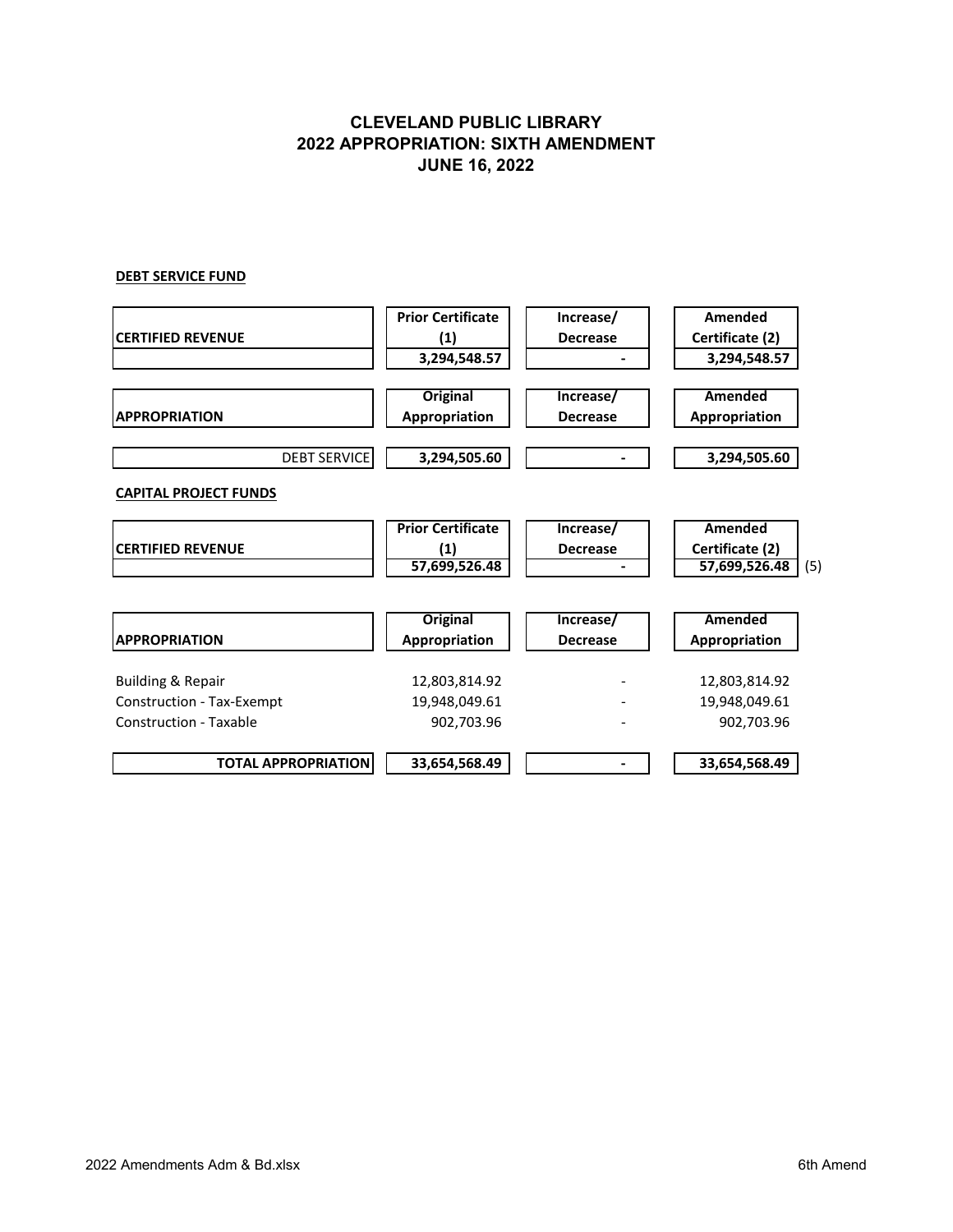### **PERMANENT FUNDS**

|                                 | <b>Prior Certificate</b> | Increase/                | Amended             |
|---------------------------------|--------------------------|--------------------------|---------------------|
| <b>CERTIFIED REVENUE</b>        | (1)                      | <b>Decrease</b>          | Certificate (2)     |
|                                 | 3,965,427.25             |                          | 3,965,427.25<br>(6) |
|                                 |                          |                          |                     |
|                                 | <b>Original</b>          | Increase/                | <b>Amended</b>      |
| <b>APPROPRIATION</b>            | Appropriation            | <b>Decrease</b>          | Appropriation       |
| Abel                            | 35,000.00                |                          | 35,000.00           |
| Ambler                          |                          |                          |                     |
| <b>Beard</b>                    | 8,463.00                 |                          | 8,463.00            |
| Klein                           |                          |                          |                     |
|                                 |                          |                          |                     |
| Malon/Schroeder                 | 27,700.00                |                          | 27,700.00           |
| McDonald                        | 3,900.00                 |                          | 3,900.00            |
| Ratner                          |                          |                          |                     |
| Root                            |                          |                          |                     |
| Sugarman                        | 15,000.00                |                          | 15,000.00           |
| Thompson                        |                          |                          |                     |
| Weidenthal<br>White             | 50,000.00                |                          | 50,000.00           |
|                                 | 15,000.00                |                          | 15,000.00           |
| Beard Anna Young                |                          |                          |                     |
| <b>TOTAL APPROPRIATION</b>      | 155,063.00               | $\blacksquare$           | 155,063.00          |
| <b>AGENCY FUNDS</b>             |                          |                          |                     |
|                                 | <b>Prior Certificate</b> | Increase/                | <b>Amended</b>      |
| <b>CERTIFIED REVENUE</b>        | (1)                      | <b>Decrease</b>          | Certificate (2)     |
|                                 | 14,346.26                |                          | 14,346.26           |
|                                 |                          |                          |                     |
|                                 | <b>Original</b>          | Increase/                | <b>Amended</b>      |
| <b>APPROPRIATION</b>            | Appropriation            | <b>Decrease</b>          | Fund Balance/       |
| <b>Unclaimed Funds</b>          | 9,155.10                 |                          | 9,155.10            |
| <b>CLEVNET Fines &amp; Fees</b> | 5,191.16                 |                          | 5,191.16            |
|                                 |                          |                          |                     |
| <b>TOTAL APPROPRIATION</b>      | 14,346.26                | $\overline{\phantom{a}}$ | 14,346.26           |
|                                 |                          |                          |                     |